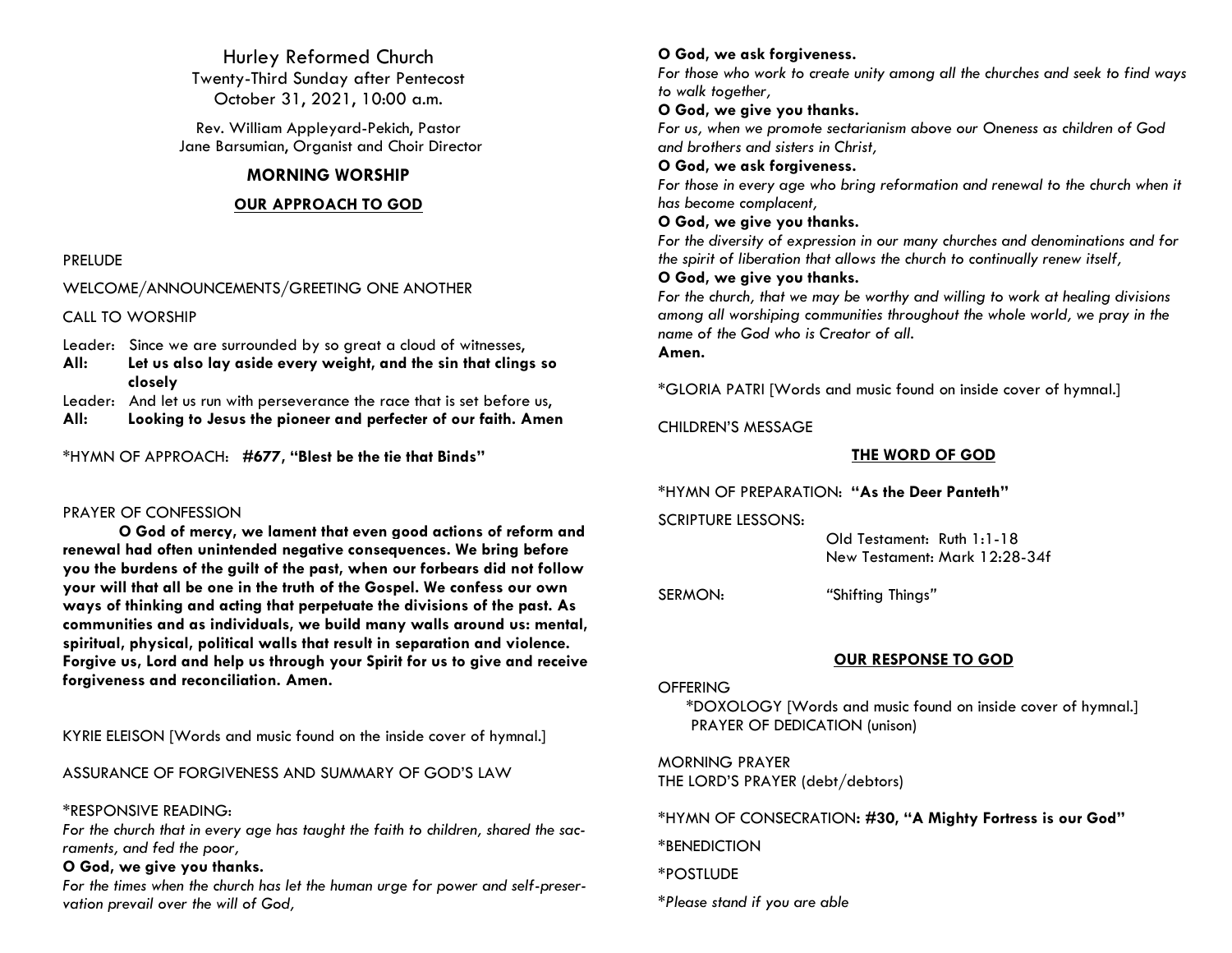#### **Welcome to Hurley Reformed Church!**

With joy we welcome your presence among us today. Let the words of the psalmist set the tone of our worship: "Sing praises to the LORD, O you faithful ones, and give thanks to his holy name--joy comes with the morning" (Psalm 30:4-5 NSRV)

**In Person and Zoom Worship** happens at 10am!

**Ushers assisting in the service** are Chris Decker and Bob Kindt.

**Mission of the month-** Alzheimer's Association, Hudson Valley Chapter

**Please join us** in Schadewald Hall after worship for refreshments! Thank you to The Youth Group for providing them this week!

**Reach out to those who need your support in their day to day needs:**  Judy Bell (Terry Gaffken's mom) needs prayers; Shirley Ruth is in Golden Hill; Bev Roosa is at the Terraces at Brookmeade; Fred Horvers is at TenBroeck; Lori Pinkham is in Wingate at Ulster; Anthony DiPietro (son of MaryAnn DiPietro); Marie Dressel; Steve Kurtz who is recovering at home; Ron Burns is at Kingston Hospital; Muriel Ferraro is rehabbing at Thompson House.

**Audio recordings** of the weekly sermon are available on our website, HurleyReformedChurch.org.

# **Hurley Reformed Church**

11 Main Street, PO Box 328, Hurley NY 12443

845-331-4121 www.HurleyReformedChurch.org

**Staff**

Rev. William Appleyard-Pekich Tara Lockart- Church Secretary pastor@HurleyReformedChurch.org admin@HurleyReformedChurch.org

Organist/Choir Director – Treasurer – Arlene Cotich Jane Barsumian, M.Ed.

**Consistory 2021**

Douglas Constant, *Senior Elder*, *Classis Delegate* Allan Dumas Dennis Croswell, *Youth Ministry* Christopher Decker, *Information* Glenn Decker, *Finance Technology* Sandra Emrich, *Program & Activities* David Kent, *Worship* Thomas Harkin **Robert Kindt** James Pirro, *Property & Maintenance* Lisa Longto, *Clerk*

#### **Elders Deacons**

Hours: T,W,TH,F, 9-2

Linda Moon, *Missions*

Rev. Charles E. Stickley, *Pastor Emeritus*

**Stickley Gardens Columbarium . . .** A sacred place of beauty and contemplation. (*Located on the south lawn of the church.)* 

The lone candle on the chancel is our Peace Candle. It represents this church's support for the men and women in military service, and our prayer that one day we will live in a world where their sacrifice is no longer needed.



Hurley Reformed Church Hurley, New York

# The Rev. William Appleyard-Pekich Minister of Word and Sacrament

*Welcome*

*May the doors of this church be wide enough to receive all who need human love and fellowship, and a Father's care; and narrow enough to shut out all envy and hate.*

*Enter to Worship Depart to Serve*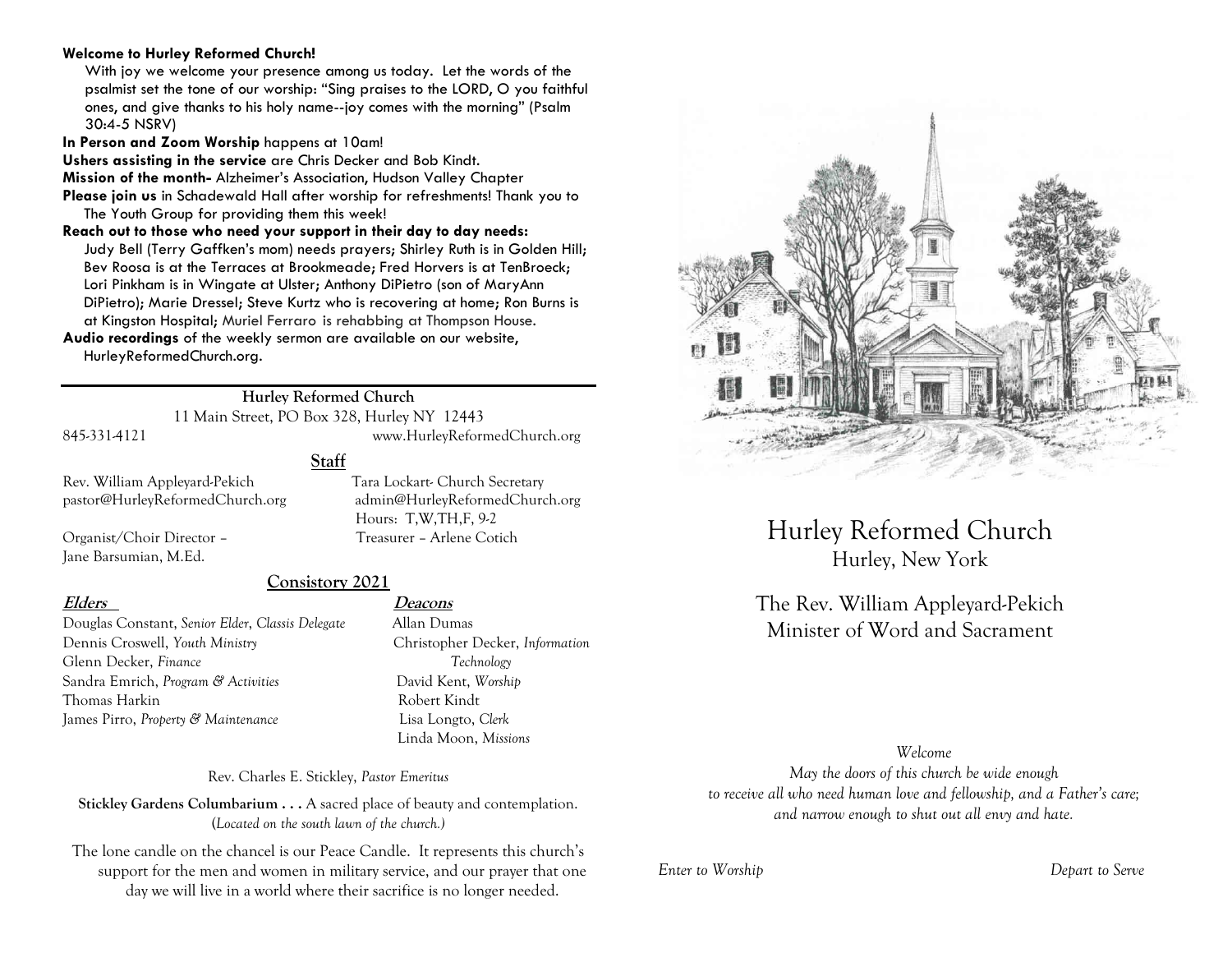# **#677 Blest be the tie that Binds**

1. Blest be the tie that binds our hearts in Christian love; the fellowship of kindred minds is like to that above.

2. Before our Father throne we pour our ardent prayers; our fears, our hopes, our aims are one, our comforts and our cares.

3. We share our mutual woes, Our mutual burdens bear, and often for each other flows the sympathizing tear.

4. When we asunder part, it gives us inward pain, but we shall still be joined in heart, and hope to meet again.

# **#30 A Mighty Fortress Is Our God**

A mighty fortress is our God, A bulwark never failing: Our helper He, amid the flood Of mortal ills prevailing. For still our ancient foe Doth seek to work his woe; His craft and power are great, And armed with cruel hate, On earth is not his equal.

Did we in our own strength confide, Our striving would be losing; Were not the right Man on our side, The Man of God's own choosing. Dost ask who that may be? Christ Jesus, it is he; Lord Sabaoth is his name, From age to age the same, And He must win the battle.

And though this world, with devils filled, Should threaten to undo us, We will not fear, for God hath willed His truth to triumph through us. The Prince of Darkness grim, — We tremble not for him; His rage we can endure, For lo! His doom is sure, — One little word shall fell him.

That word above all earthly powers — No thanks to them —abideth; The Spirit and the gifts are ours Through him who with us sideth. Let goods and kindred go, This mortal life also: The body they may kill: God's truth abideth still, His kingdom is for ever. .